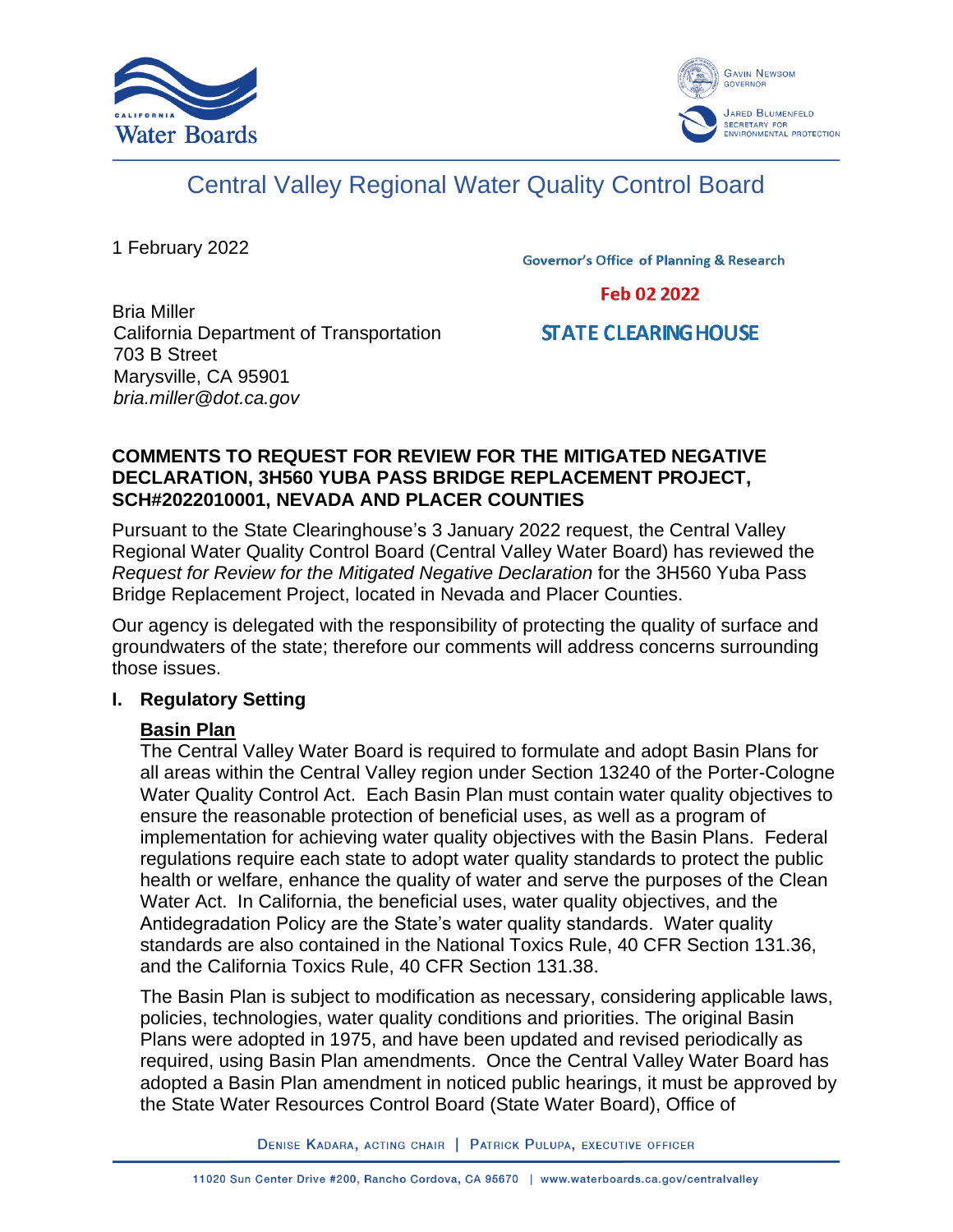Administrative Law (OAL) and in some cases, the United States Environmental Protection Agency (USEPA). Basin Plan amendments only become effective after they have been approved by the OAL and in some cases, the USEPA. Every three (3) years, a review of the Basin Plan is completed that assesses the appropriateness of existing standards and evaluates and prioritizes Basin Planning issues. For more information on the *Water Quality Control Plan for the Sacramento and San Joaquin River Basins*, please visit our website:

[http://www.waterboards.ca.gov/centralvalley/water\\_issues/basin\\_plans/](http://www.waterboards.ca.gov/centralvalley/water_issues/basin_plans/)

#### **Antidegradation Considerations**

All wastewater discharges must comply with the Antidegradation Policy (State Water Board Resolution 68-16) and the Antidegradation Implementation Policy contained in the Basin Plan. The Antidegradation Implementation Policy is available on page 74 at:

#### https://www.waterboards.ca.gov/centralvalley/water\_issues/basin\_plans/sacsjr\_2018 05.pdf

#### In part it states:

*Any discharge of waste to high quality waters must apply best practicable treatment or control not only to prevent a condition of pollution or nuisance from occurring, but also to maintain the highest water quality possible consistent with the maximum benefit to the people of the State.*

*This information must be presented as an analysis of the impacts and potential impacts of the discharge on water quality, as measured by background concentrations and applicable water quality objectives.*

The antidegradation analysis is a mandatory element in the National Pollutant Discharge Elimination System and land discharge Waste Discharge Requirements (WDRs) permitting processes. The environmental review document should evaluate potential impacts to both surface and groundwater quality.

#### **II. Permitting Requirements**

#### **Construction Storm Water General Permit**

Dischargers whose project disturb one or more acres of soil or where projects disturb less than one acre but are part of a larger common plan of development that in total disturbs one or more acres, are required to obtain coverage under the General Permit for Storm Water Discharges Associated with Construction and Land Disturbance Activities (Construction General Permit), Construction General Permit Order No. 2009-0009-DWQ. Construction activity subject to this permit includes clearing, grading, grubbing, disturbances to the ground, such as stockpiling, or excavation, but does not include regular maintenance activities performed to restore the original line, grade, or capacity of the facility. The Construction General Permit requires the development and implementation of a Storm Water Pollution Prevention Plan (SWPPP). For more information on the Construction General Permit, visit the State Water Resources Control Board website at: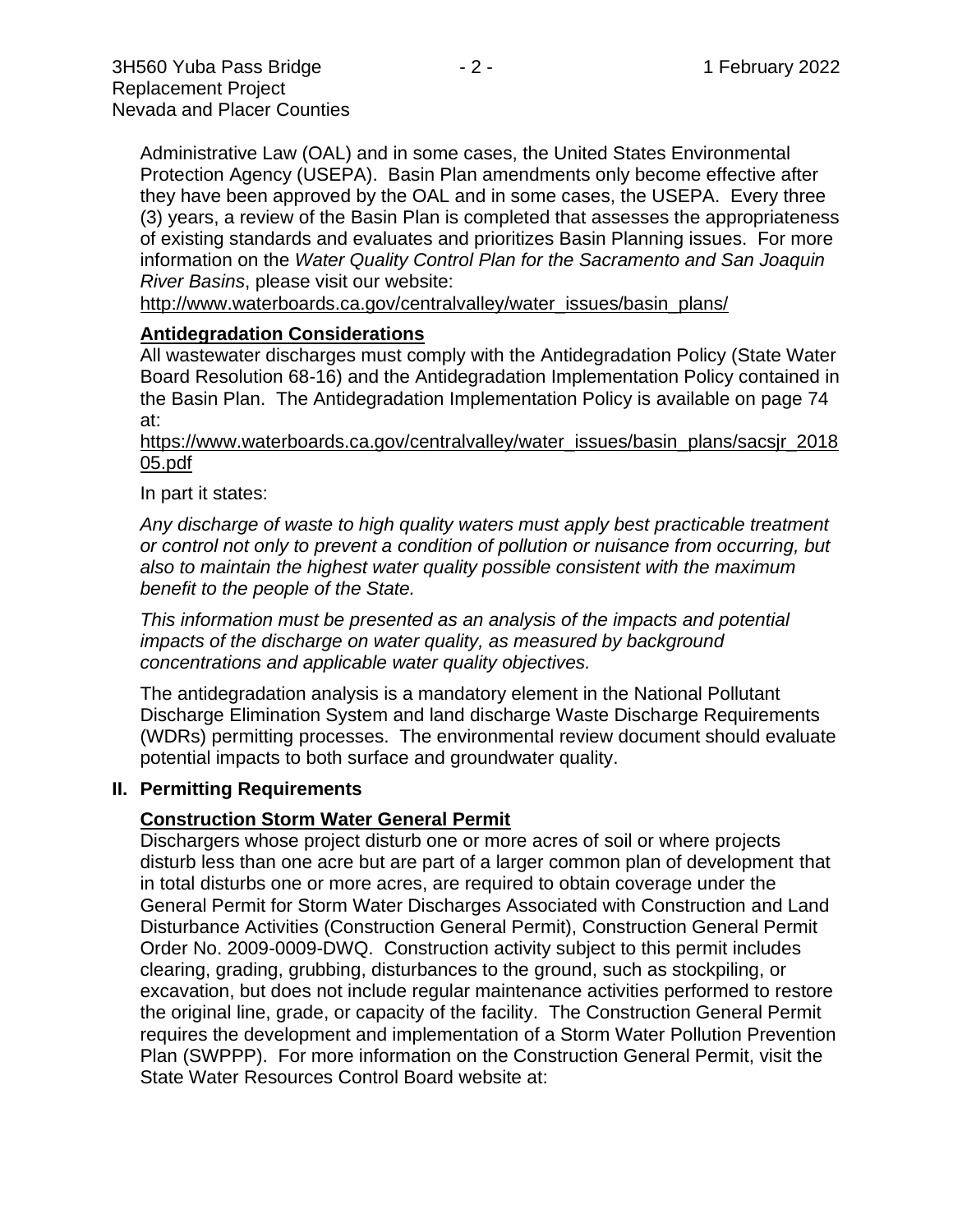[http://www.waterboards.ca.gov/water\\_issues/programs/stormwater/constpermits.sht](http://www.waterboards.ca.gov/water_issues/programs/stormwater/constpermits.shtml) [ml](http://www.waterboards.ca.gov/water_issues/programs/stormwater/constpermits.shtml)

## **Phase I and II Municipal Separate Storm Sewer System (MS4) Permits<sup>1</sup>**

The Phase I and II MS4 permits require the Permittees reduce pollutants and runoff flows from new development and redevelopment using Best Management Practices (BMPs) to the maximum extent practicable (MEP). MS4 Permittees have their own development standards, also known as Low Impact Development (LID)/postconstruction standards that include a hydromodification component. The MS4 permits also require specific design concepts for LID/post-construction BMPs in the early stages of a project during the entitlement and CEQA process and the development plan review process.

For more information on which Phase I MS4 Permit this project applies to, visit the Central Valley Water Board website at:

http://www.waterboards.ca.gov/centralvalley/water\_issues/storm\_water/municipal\_p ermits/

For more information on the Phase II MS4 permit and who it applies to, visit the State Water Resources Control Board at:

http://www.waterboards.ca.gov/water\_issues/programs/stormwater/phase\_ii\_munici pal.shtml

#### **Industrial Storm Water General Permit**

Storm water discharges associated with industrial sites must comply with the regulations contained in the Industrial Storm Water General Permit Order No. 2014- 0057-DWQ. For more information on the Industrial Storm Water General Permit, visit the Central Valley Water Board website at:

http://www.waterboards.ca.gov/centralvalley/water\_issues/storm\_water/industrial\_ge neral\_permits/index.shtml

#### **Clean Water Act Section 404 Permit**

If the project will involve the discharge of dredged or fill material in navigable waters or wetlands, a permit pursuant to Section 404 of the Clean Water Act may be needed from the United States Army Corps of Engineers (USACE). If a Section 404 permit is required by the USACE, the Central Valley Water Board will review the permit application to ensure that discharge will not violate water quality standards. If the project requires surface water drainage realignment, the applicant is advised to contact the Department of Fish and Game for information on Streambed Alteration Permit requirements. If you have any questions regarding the Clean Water Act

<sup>&</sup>lt;sup>1</sup> Municipal Permits = The Phase I Municipal Separate Storm Water System (MS4) Permit covers medium sized Municipalities (serving between 100,000 and 250,000 people) and large sized municipalities (serving over 250,000 people). The Phase II MS4 provides coverage for small municipalities, including non-traditional Small MS4s, which include military bases, public campuses, prisons and hospitals.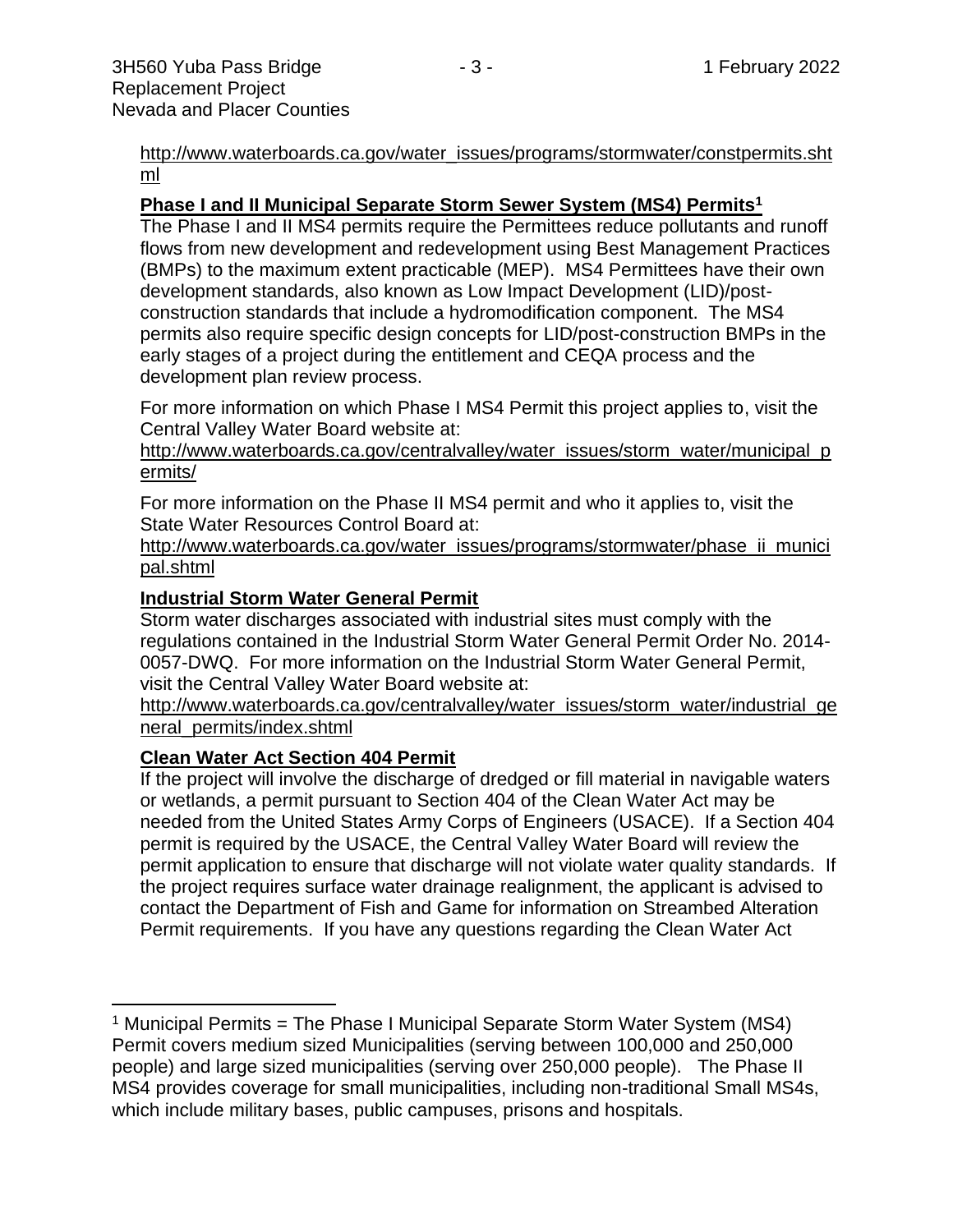Section 404 permits, please contact the Regulatory Division of the Sacramento District of USACE at (916) 557-5250.

#### **Clean Water Act Section 401 Permit – Water Quality Certification**

If an USACE permit (e.g., Non-Reporting Nationwide Permit, Nationwide Permit, Letter of Permission, Individual Permit, Regional General Permit, Programmatic General Permit), or any other federal permit (e.g., Section 10 of the Rivers and Harbors Act or Section 9 from the United States Coast Guard), is required for this project due to the disturbance of waters of the United States (such as streams and wetlands), then a Water Quality Certification must be obtained from the Central Valley Water Board prior to initiation of project activities. There are no waivers for 401 Water Quality Certifications. For more information on the Water Quality Certification, visit the Central Valley Water Board website at:

https://www.waterboards.ca.gov/centralvalley/water\_issues/water\_quality\_certificatio n/

#### **Waste Discharge Requirements – Discharges to Waters of the State**

If USACE determines that only non-jurisdictional waters of the State (i.e., "nonfederal" waters of the State) are present in the proposed project area, the proposed project may require a Waste Discharge Requirement (WDR) permit to be issued by Central Valley Water Board. Under the California Porter-Cologne Water Quality Control Act, discharges to all waters of the State, including all wetlands and other waters of the State including, but not limited to, isolated wetlands, are subject to State regulation. For more information on the Waste Discharges to Surface Water NPDES Program and WDR processes, visit the Central Valley Water Board website at:https://www.waterboards.ca.gov/centralvalley/water\_issues/waste\_to\_surface\_wat er/

Projects involving excavation or fill activities impacting less than 0.2 acre or 400 linear feet of non-jurisdictional waters of the state and projects involving dredging activities impacting less than 50 cubic yards of non-jurisdictional waters of the state may be eligible for coverage under the State Water Resources Control Board Water Quality Order No. 2004-0004-DWQ (General Order 2004-0004). For more information on the General Order 2004-0004, visit the State Water Resources Control Board website at:

https://www.waterboards.ca.gov/board\_decisions/adopted\_orders/water\_quality/200 4/wqo/wqo2004-0004.pdf

#### **Dewatering Permit**

If the proposed project includes construction or groundwater dewatering to be discharged to land, the proponent may apply for coverage under State Water Board General Water Quality Order (Low Threat General Order) 2003-0003 or the Central Valley Water Board's Waiver of Report of Waste Discharge and Waste Discharge Requirements (Low Threat Waiver) R5-2018-0085. Small temporary construction dewatering projects are projects that discharge groundwater to land from excavation activities or dewatering of underground utility vaults. Dischargers seeking coverage